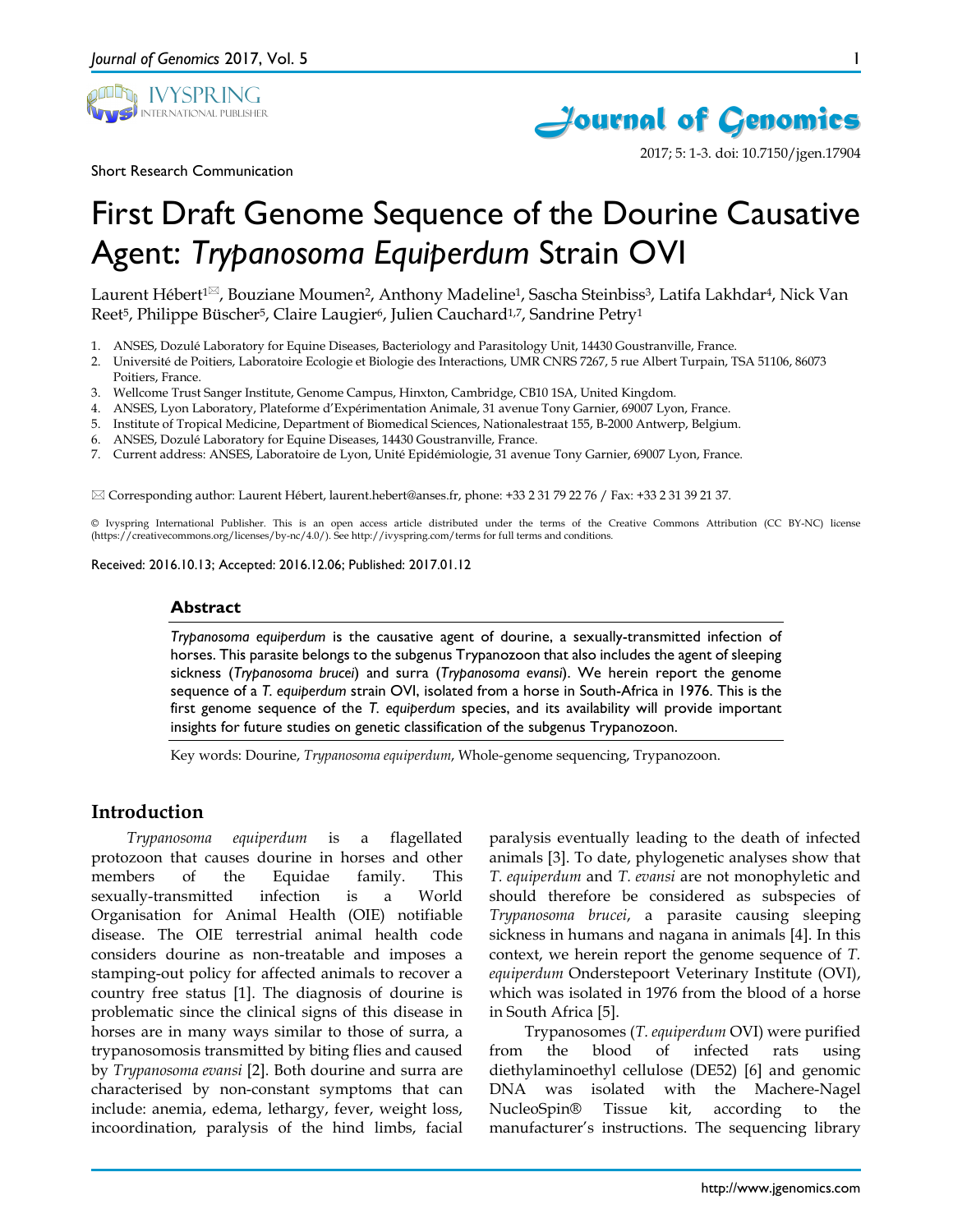was prepared according to the manufacturer's instructions and sequenced on an Illumina MiSeq instrument with 2×150-bp paired-end reads, according to standard Illumina protocols (carried out by Beckman Coulter Genomics, Danvers, MA). In total, 24,282,070 paired-end reads representing an average coverage of ~104 -fold were generated. Prior to assembly, adapter sequences were trimmed [7] and digital normalisation was performed to reduce the data set without losing information [8]. Following normalisation, 5,770,258 reads were assembled using Velvet version 1.2.03 [9] with a range of k-mer values from 25 to 85. Assembled contigs of less than 1,000 bp were disregarded. Contigs of the best assembly, provided by k-mer length of 33, were extended with SSAKE (default parameter values) using Velvet generated contigs as "seeds" and the short-reads unused by Velvet for their extension [10]. The genome was assembled into 2,026 contigs (>1000 bp) giving a consensus length of 26,228,029 bp. The genomic sequence was then annotated by functional

annotation transfer using the parasite genome annotation pipeline Companion [11] with *Trypanosoma brucei* TREU927 as a reference organism. A total of 7,668 Coding DNA Sequences (CDSs) was predicted. The analysis of orthologous CDS between *Trypanosoma equiperdum* OVI and *Trypanosoma brucei* TREU927 shows that these parasites share a total of 6,805 ortholog clusters, confirming their close relatedness (Figure 1).

The *T. equiperdum* OVI draft genome sequence generated in this study constitutes the first genome of a strain classified as *T. equiperdum*; this represents a new source of knowledge that will be valuable in comparative genomic studies to shed light on the complex biological interplay between the members of the subgenous *Trypanozoon*, their hosts and their diseases.

This Whole Genome Shotgun project has been deposited at DDBJ/EMBL/GenBank under the accession CZPT00000000. The version described in this paper is the second version, CZPT02000000.



**Figure 1. Venn diagram showing the results of OrthoMCL v1.4 analysis of orthologous CDS between** *Trypanosoma equiperdum* **OVI and** *Trypanosoma brucei* **TREU927.** This Venn diagram show shared and species-specific protein-coding gene clusters in the genomes *T. equiperdum* OVI (left, green) and *Trypanosoma brucei* TREU927 (right, blue). Singletons, i.e. genes without orthologs and paralogs in either species, are placed outside the Venn diagram to the left and right.

## **Acknowledgements**

This research was supported by ANSES and by European Commission funding for the Reference Laboratory for Equine Diseases other than African Horse Sickness. Sascha Steinbiss is funded by the Wellcome Trust through their support of the Wellcome Trust Sanger Institute (grant WT099198MA). The funders had no role in study design, data collection and interpretation, or the

decision to submit the work for publication. The authors would like to thank Emilie Antier and Coralie Pulido (ANSES, Lyon Laboratory, Plateforme d'Expérimentation Animale) for assistance in trypanosomes purification.

### **Competing Interests**

The authors have declared that no competing interest exists.